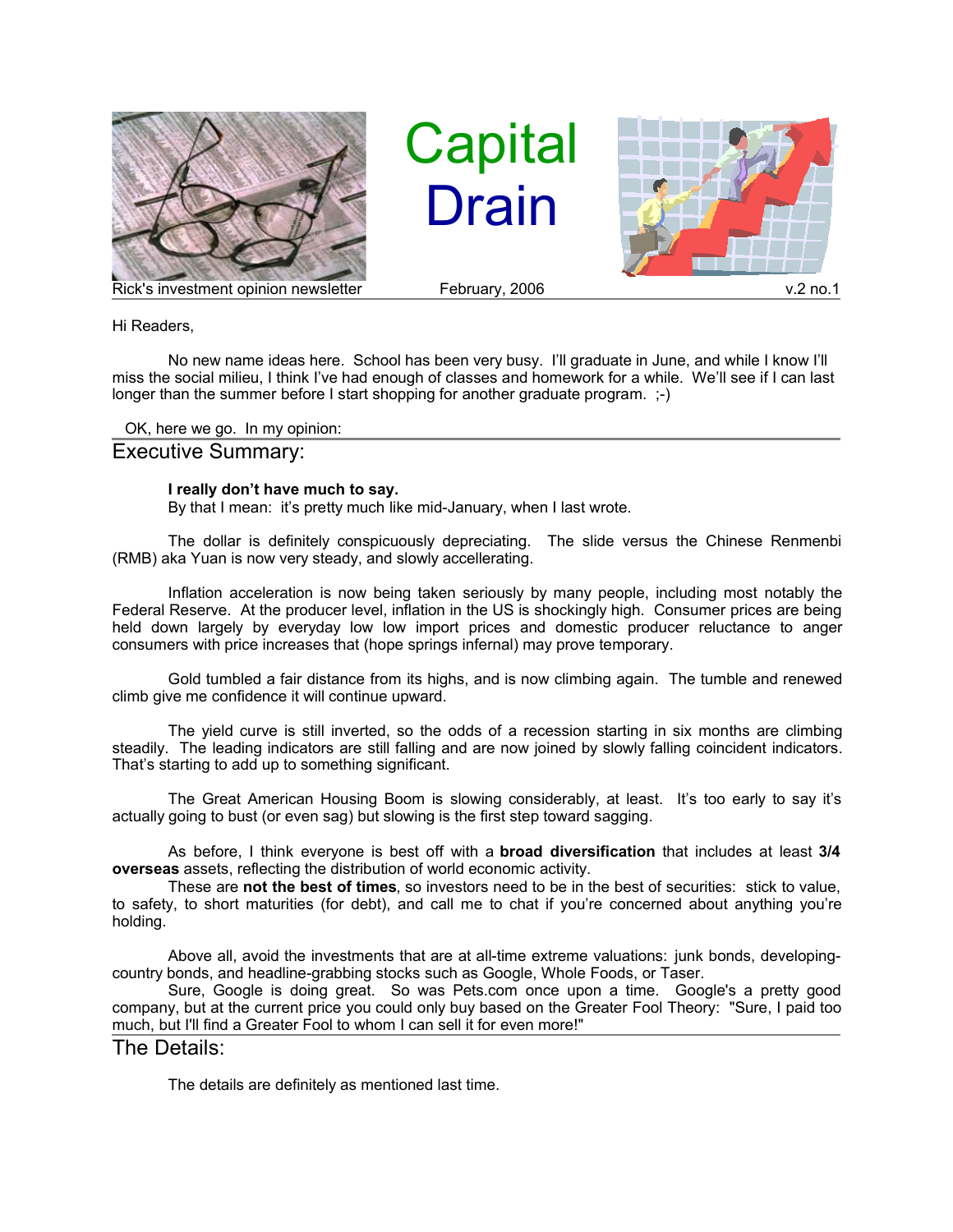Re: the dollar, all major foreign economies are doing quite well, and their central banks either have raised or are talking about raising interest rates. That decreases the attractiveness of US interest rates, so some money that would have come here won't and some that is here may leave. Even currencies reflect the balance of supply and demand.

A curious possible additional demand shock for the Dollar is the new Mid-East Petroleum exchange where trading is denominated in Euros. Prior to this OPEC and Russia have proposed the idea, but it's been scuttled. If people don't need Dollars to get Oil, then they need a lot fewer dollars.

Gold is always tough to predict, and now is no exception. The bounce down from its recent highs gave lots of people a reason to think "What am I waiting for? I'll sell now." (I didn't, but I thought about it.) Now it's rising again, and I'm content to watch it rise. After the stumble, it's less scary to imagine buying more; the "if I buy it now it will stumble tomorrow" factor is much less.

The economic expansion rate, the Federal Reserve interest rate, and inflation rate are like three massive bodies in orbit around one another in space. Each definitely influences the other two. You may recall from your last physics class that it's relatively easy to describe the mutual orbits of two bodies, but not more. The Three Body Problem is as intractable for three suns in space as it is for three rates in the US. All you can do is look at the recent trend and say of each "it seems to be going *this* direction." Precisely when one will cause another to change direction is really really complicated.

This is the land of opportunity, so pick a Rate Scenario, put on your best suit, and go on CNBC to tell everyone you know the future. If you're wrong, no one will remember; if you're right, you can send out the interview as a DVD in your holday cards.

Housing prices are high relative to rents, incomes, historical appreciation trends, etc. Mortgage rates are rising. This may not be the start of the bust or even the end of the boom, but these are essential preconditions.

In the interest of timeliness over comprehensiveness,

It's time to hit "send."